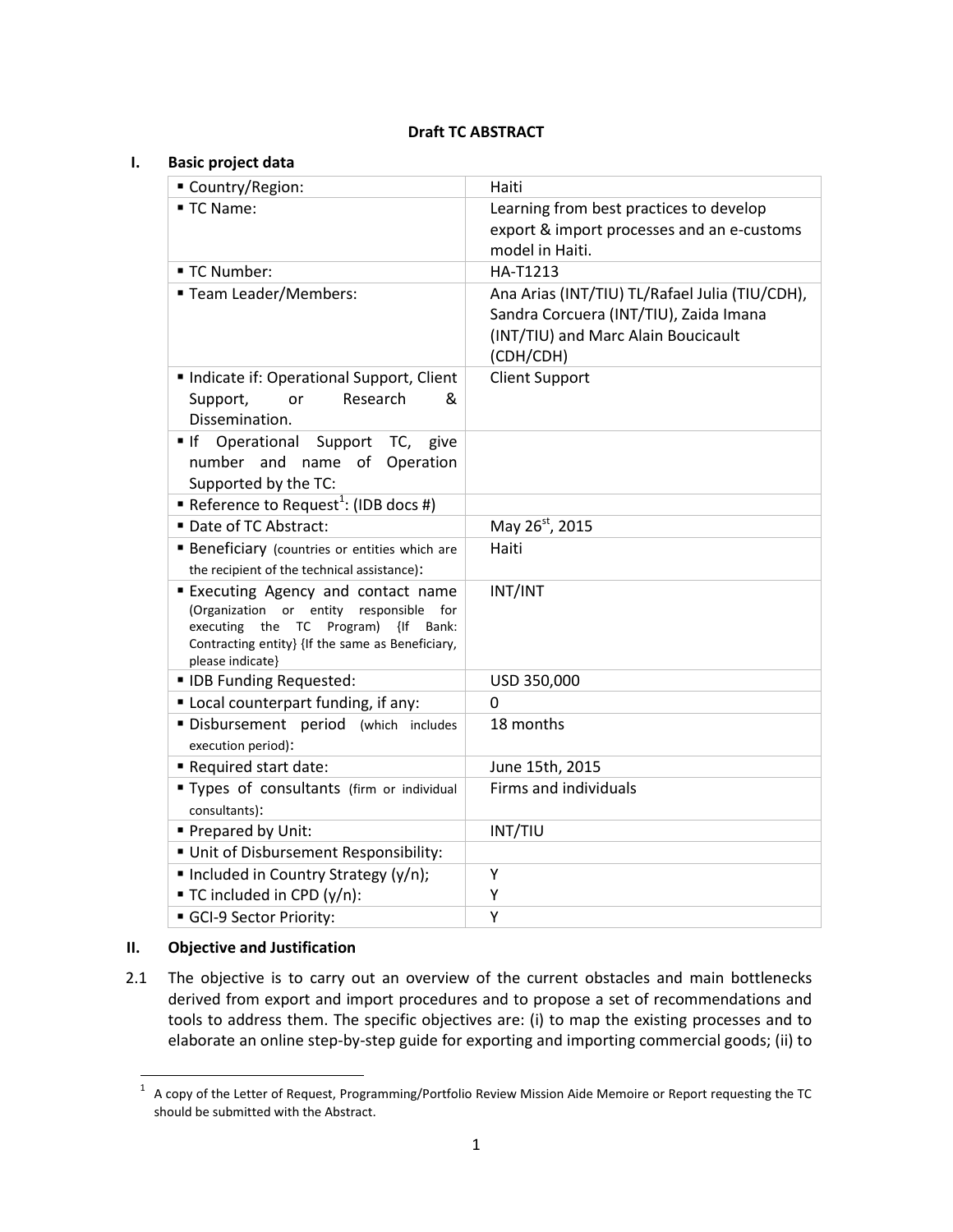train public employees involved in the processes; (iii) and to elaborate an assessment and set of recommendations for the GoH (Government of Haiti), which includes best e-customs practices worldwide (such as the Korean model and others) to further improve the export and import operations.

- 2.2 External trade is of crucial importance to the Haitian economy. To a far greater extent than investment inflows, domestic consumption and exports have been the driving forces behind GDP growth in recent years. Exports of goods and services represent the 13.3% of the GDP<sup>2</sup> and imports reach the 23%<sup>3</sup>. Haiti's main export is apparel, which accounts for up to 80% of foreign exchange earnings and 92% of exports to the United States. Yet, there remains significant room for progress in terms of export growth; market access, which includes openness of the economy to foreign goods as well as the efficiency of import-export procedures; border administration; ICT, transport infrastructure; and business environment. Haiti ranks 142/189 countries in the Trading across Borders 2015 index.
- 2.3 The Bank has played a significant role of leadership in Haiti's private sector development. INT/TIU is executing HA-L1078, which aims to foster private sector development in Haiti, through investment promotion. The program strengthens the institutional capacity of the Center for Investment Facilitation (CFI) and other government entities entrusted with investment promotion, business climate policy and private sector development. Foreign trade was not included in the mentioned operation and thus, is the objective of this program, being the beneficiaries the Direction of Foreign Trade under the Ministry of Trade and Industry and the Direction of Customs under the Ministry of Economy and Finance.
- 2.4 The IDB is coordinated and aligned with other donors supporting the improvement of the customs and export processes, such as the Canadian Government and the European Union through the Caribbean Export Development Agency.
- 2.5 This TC is in line with the priority to support "Regional and Global Competitive Integration" set forth in the IDB's Report on the Ninth General Capital Increase of Resources (AB-2764) (GCI-9). This TC also contributes to tackle article 1 of the World Trade Organization (WTO) Trade Facilitation Agreement about Publication and availability of information<sup>4</sup>.

## **III. Description of activities and outputs**

- 3.1 This TC is organized in two components. The Component 1 aims to support the export and import customs processes and the Component 2 is focused in training and learning from the e-customs best practice models.
- 3.2 The Component 1: includes the following activities: an overview of the current obstacles and main bottlenecks in export and import customs processes in Haiti and the elaboration of a set of recommendations and tools to address them. Also mapping the existing processes and elaborate an online/word Step-by-Step Guide to exporting and importing commercial

 $\overline{2}$ <sup>2</sup> World Bank – Oct. 2014.

<sup>3</sup> CIA fact book, 2014.

<sup>4</sup> The WTO TFA asks members to promptly publish information regarding Customs procedures, such as importation, exportation and transit procedures, applied rates of duties and taxes, and fees and charges, in a non-discriminatory and easily accessible manner. The WTO TFA requires Members to make available, and update, relevant information through the internet. The information concerned relates to importation, exportation and transit procedures, the forms and documents required, and contact information on enquiry points.